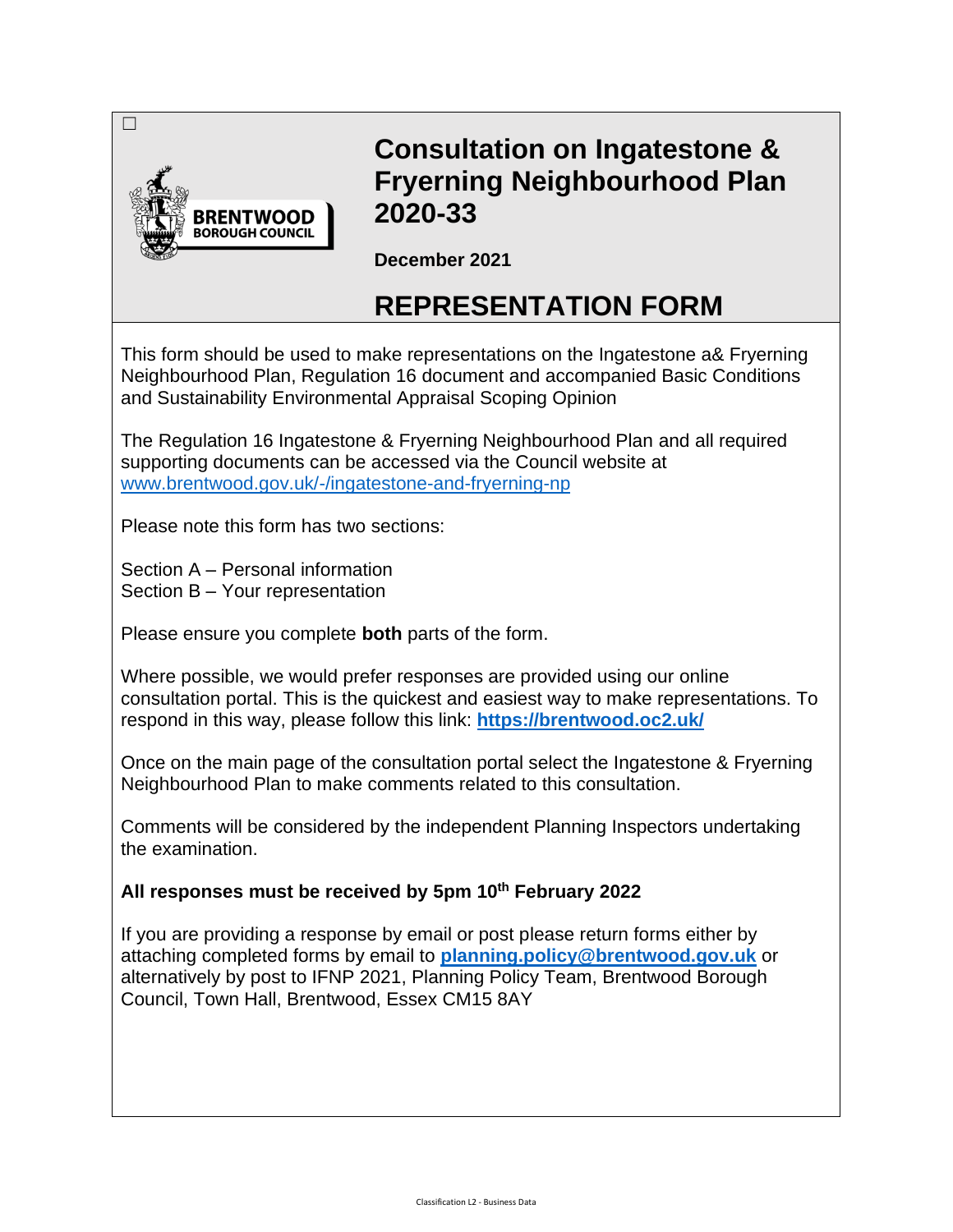# **Data Protection**

All personal information that you provide will be used solely for the purpose of the Neighbourhood Plan consultation. Please note whilst all addresses will be treated as confidential, comments will not be confidential. Each comment and the name of the person who made the comment will be featured on the Council's website.

By submitting this form, you are agreeing to the above conditions.

| <b>Section A: Personal Details</b> |           |  |  |  |
|------------------------------------|-----------|--|--|--|
| <b>Title</b>                       | Mr        |  |  |  |
| <b>First Name</b>                  | James     |  |  |  |
| Last Name                          | Delafield |  |  |  |
| Job Title<br>(if applicable)       |           |  |  |  |
| Organisation<br>(if applicable)    |           |  |  |  |
| Address                            |           |  |  |  |
| Post Code                          |           |  |  |  |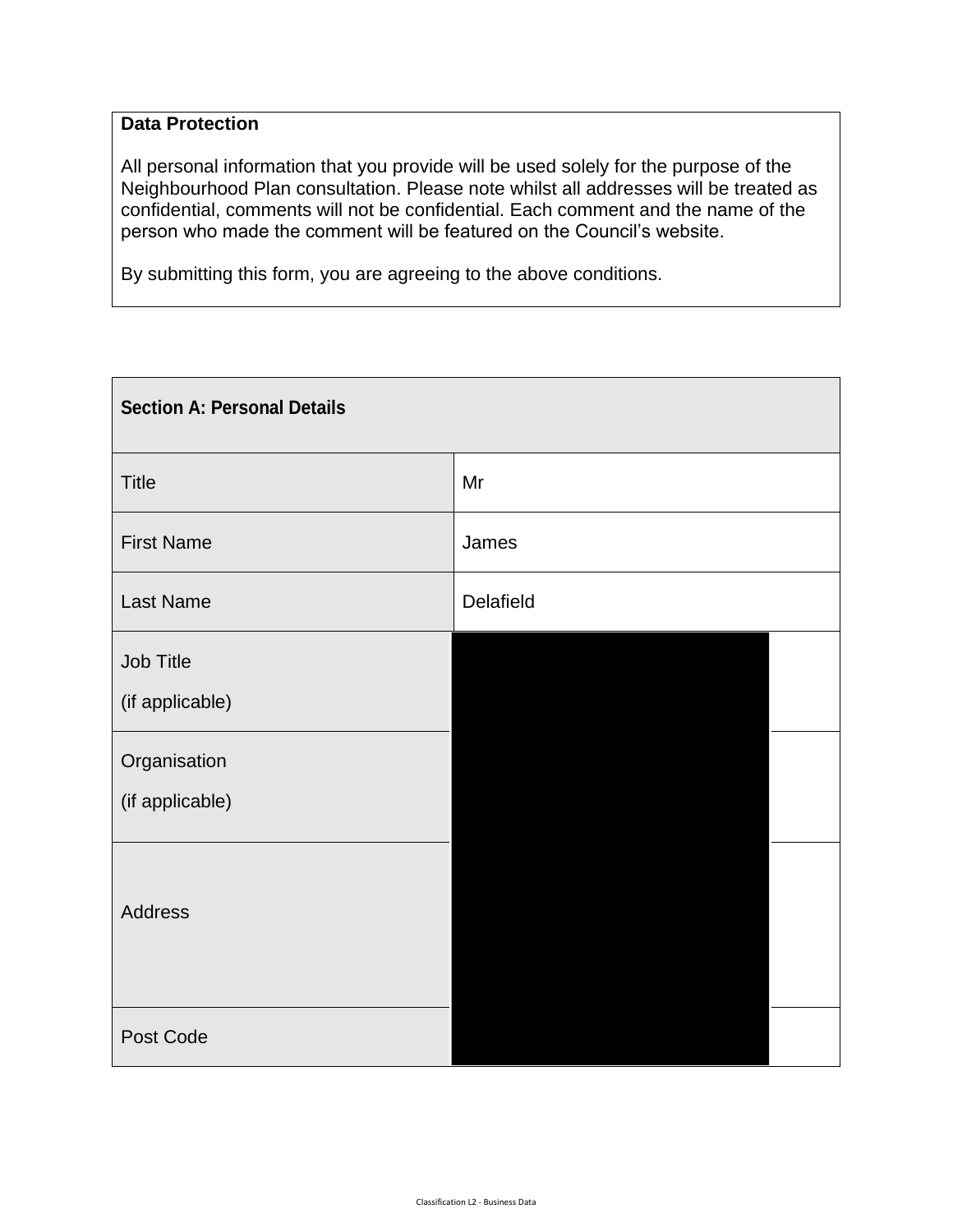| <b>Telephone Number</b>                                        |            |    |
|----------------------------------------------------------------|------------|----|
| <b>Email Address</b>                                           |            |    |
| Do you wish to be notified when the<br>Ingatestone & Fryerning |            |    |
| Neighbourhood Plan 2020-2033 is<br>made?                       | <b>YES</b> | NO |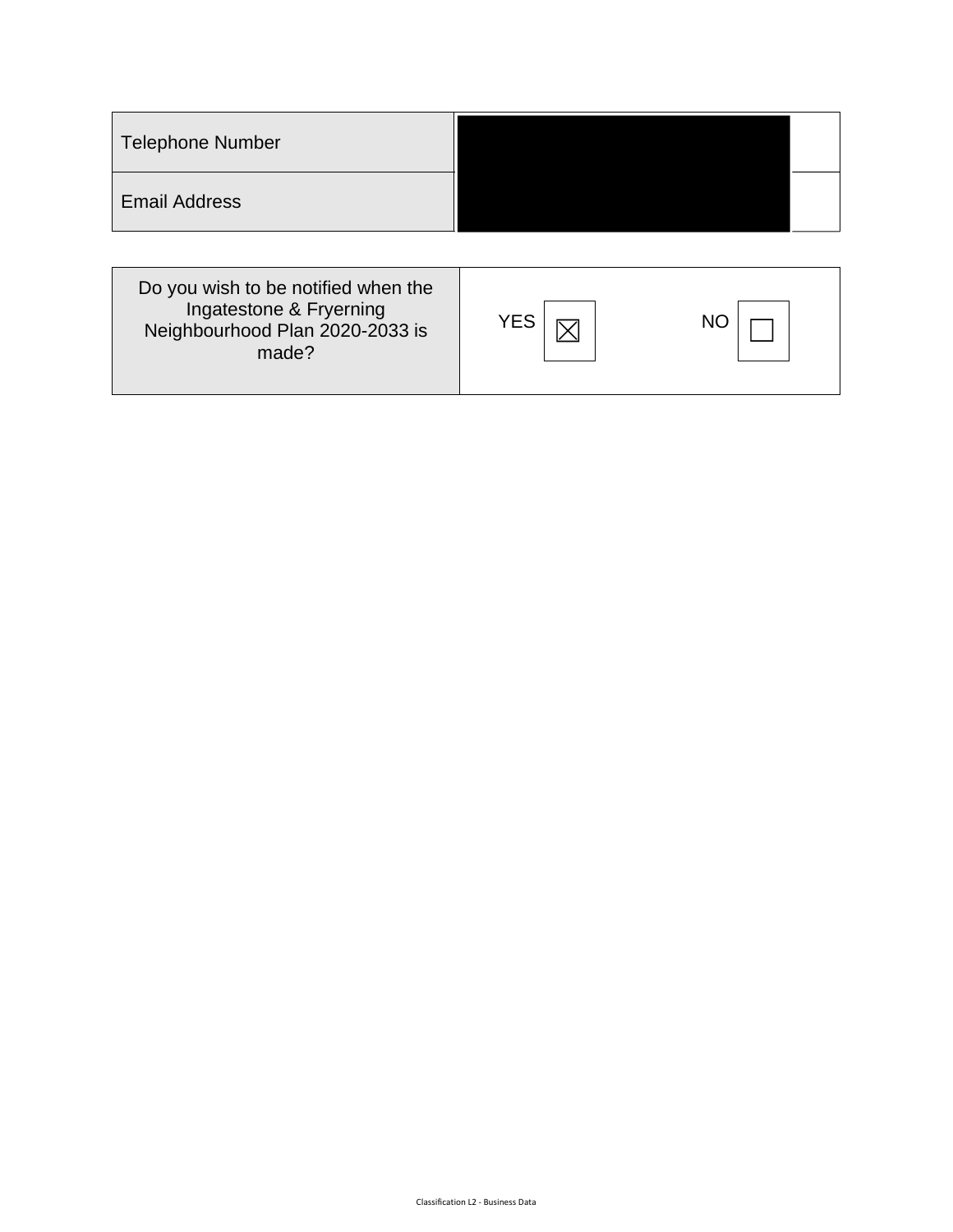## **Section B: Your Representation**

Please complete a separate sheet for each representation that you wish to make. You must complete 'Part A – Personal Details' for your representation to be accepted.

Representations cannot be treated as confidential and will be published on our Consultation Portal. Any representations that are considered libelous, racist, abusive or offensive will not be accepted. All representations made will only be attributed to your name. We will not publish any contact details, signatures or other sensitive information.

Full Name Mr James Delafield

| Question 1: Which part in the plan does your representation relate?                                                                                                                                                                                     |                         |  |  |  |  |  |  |
|---------------------------------------------------------------------------------------------------------------------------------------------------------------------------------------------------------------------------------------------------------|-------------------------|--|--|--|--|--|--|
| Any representations on a supporting document should clearly state which paragraphs<br>of the document it relates to and the policy or chapter you are making a comment on.<br>You should avoid lengthy comments on the supporting documents themselves. |                         |  |  |  |  |  |  |
|                                                                                                                                                                                                                                                         | <b>Policy Reference</b> |  |  |  |  |  |  |
|                                                                                                                                                                                                                                                         |                         |  |  |  |  |  |  |

### Please see attached letter.

| Question 2: Do you support, object, or wish to comment on the Neighbourhood Plan? |  |                      |  |                     |  |  |
|-----------------------------------------------------------------------------------|--|----------------------|--|---------------------|--|--|
| Support $\vert \vert$                                                             |  | Object $\vert \vert$ |  | $Common <   \frown$ |  |  |

Please see attached letter.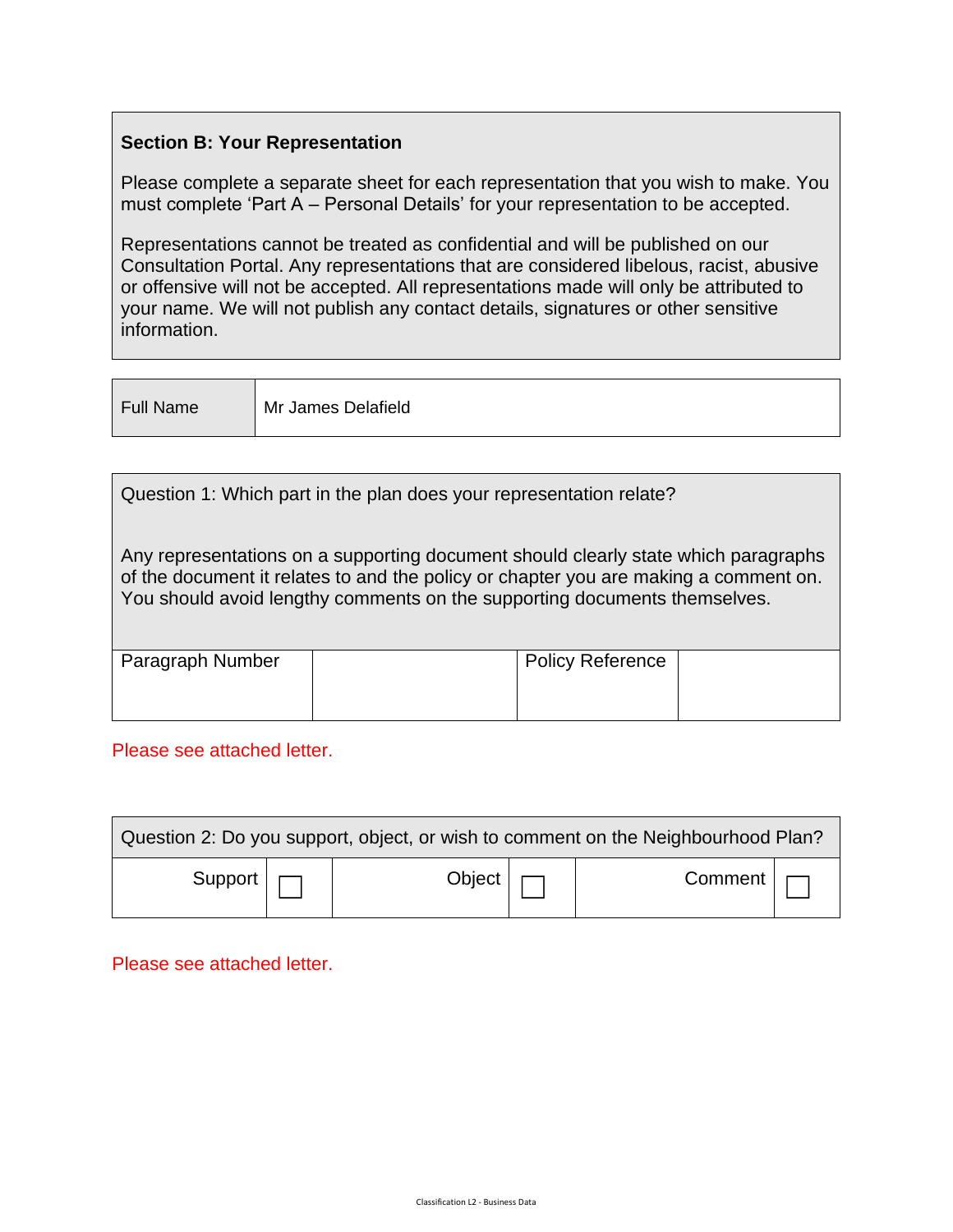Question 3: Please provide details of your reasons for support, object, or make other comments here:

Please see attached letter.

Please continue on a separate sheet if necessary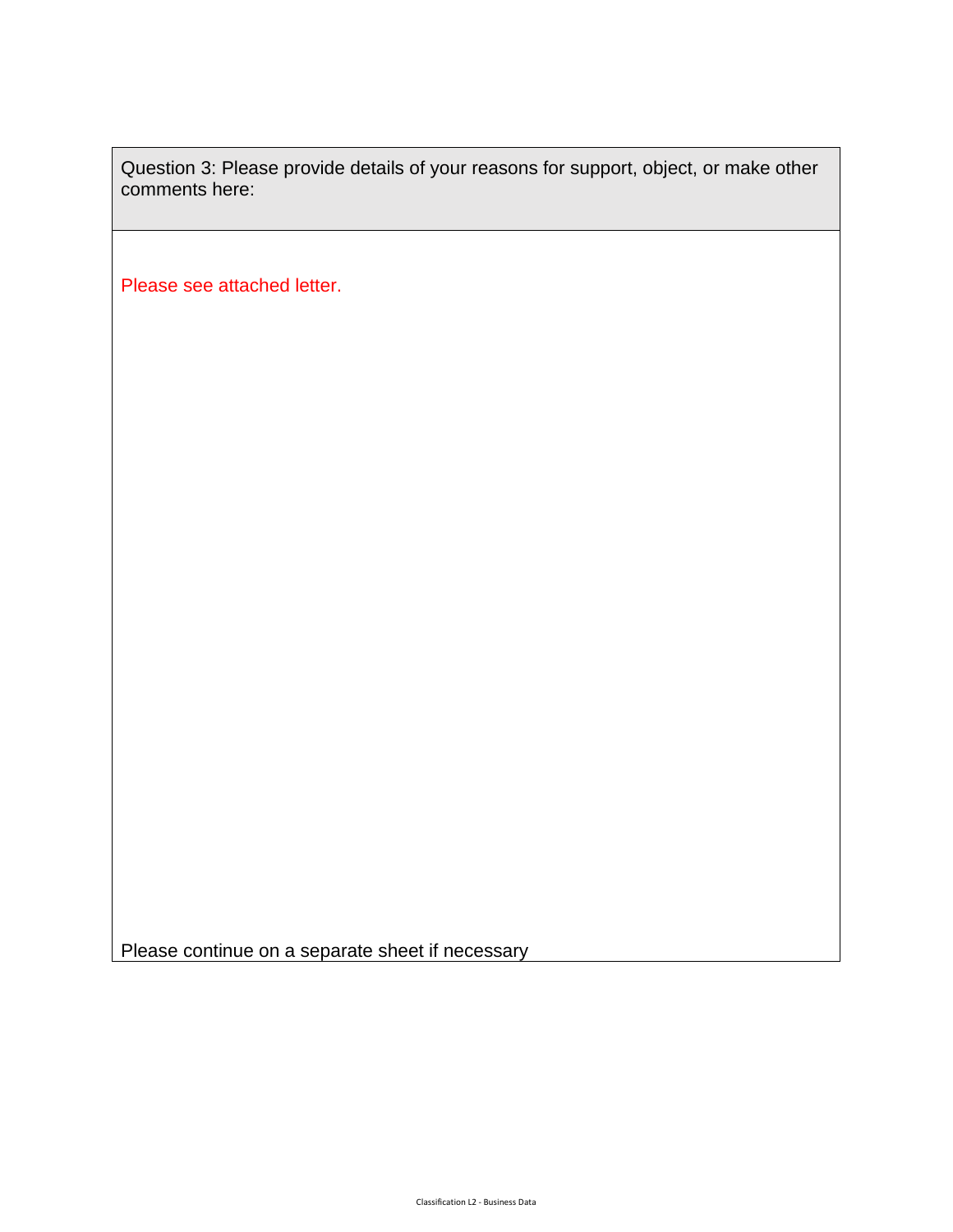Question 4: What improvements or modifications would you suggest?

Please see attached letter.

Please continue on a separate sheet if necessary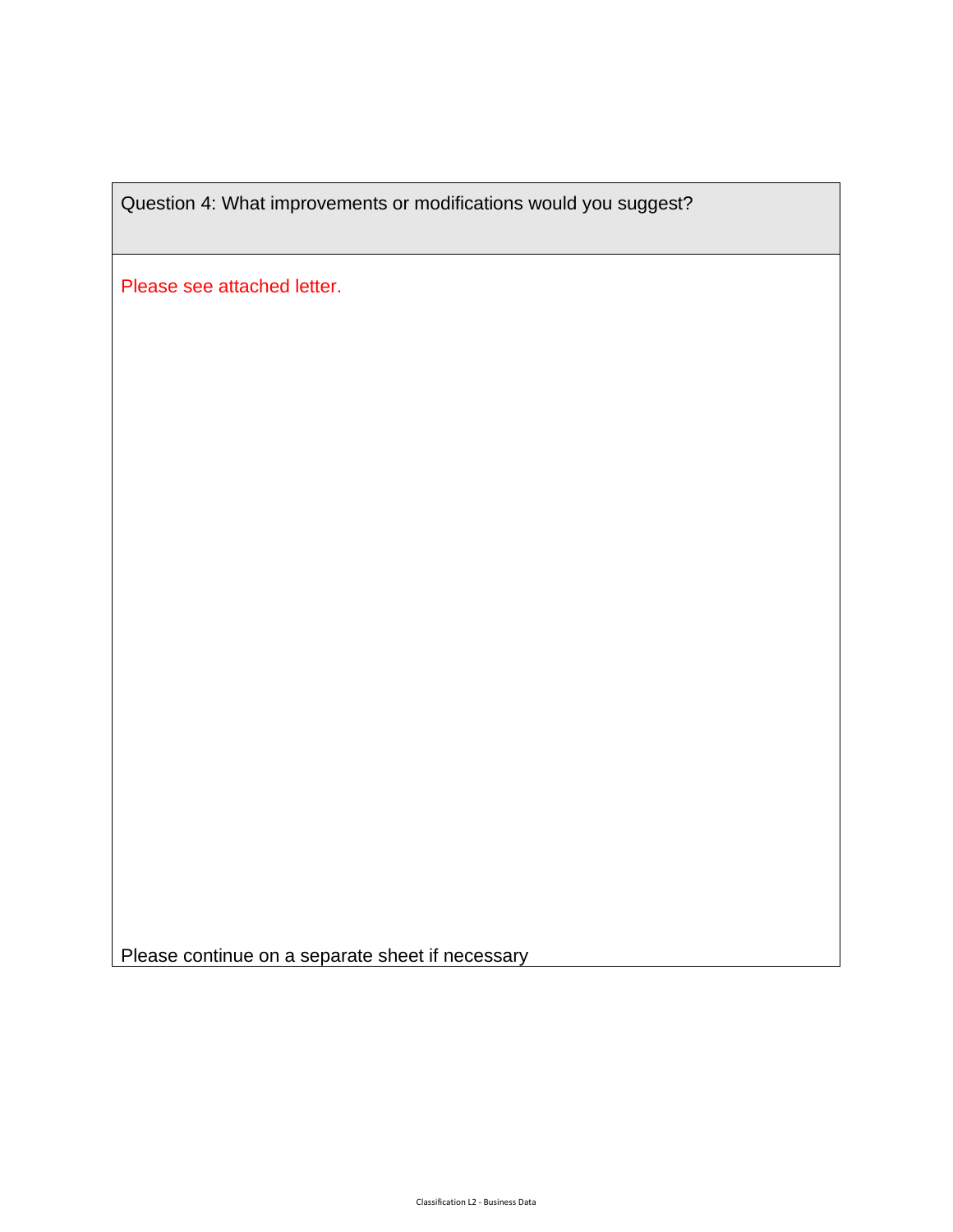# **Carter Jonas**



**Sent By Email**  IFNP Consultation 2021 Planning Policy Team Brentwood Borough Council Offices Town Hall Ingrave Road Brentwood Essex CM15 8AY

planning.policy@brentwood.gov.uk

9 February 2022

Dear Sirs

## **INGATESTONE & FRYERNING NEIGHBOURHOOD PLAN (REGULATION 16) CONSULTATION**

Please find representations set out below on behalf of our Client CALA Homes (North Home Counties) Ltd who are the promoters of proposed allocation site R22, land off Roman Road, Ingatestone in the emerging Brentwood Local Plan.

#### **Housing allocation in the Local Development Plan (LDP**) [p.13] **(Comment)**

The text states:

**"The Brentwood LDP seeks to deliver an average of 456 new dwellings per annum in the Borough up to 2033. The LDP has allocated 57 dwellings in the parish on site R21 (Map 2), land adjacent to the A12 bypass on the south-eastern edge of Ingatestone. The LDP also requires the provision of 35% affordable housing, public open space and a landscape buffer adjacent to the A12. The parish council supports this housing allocation within the LDP and therefore includes this site as an allocation within IFNP Policy 1".**

We would point out that the above reference to the allocation of 57 dwellings relates to Local Plan Site R22 (and not R21, which is the former garden centre to the south of Ingatestone).

#### **Policy 1: Housing (Comment)**

We support Policy 1 (Housing), which seeks to allocate our Client's land adjacent to the A12, Ingatestone site (identified in Map 2). Our Client thanks the Parish Council for its support and the work that it has undertaken in order to progress the Neighbourhood Plan towards submission.

However, we consider that the policy should reflect the wording contained in the emerging Brentwood Local Plan. In respect of proposed allocation R22, the emerging Local Plan policy states that the site "is allocated for **around** 57 new homes" (our emphasis).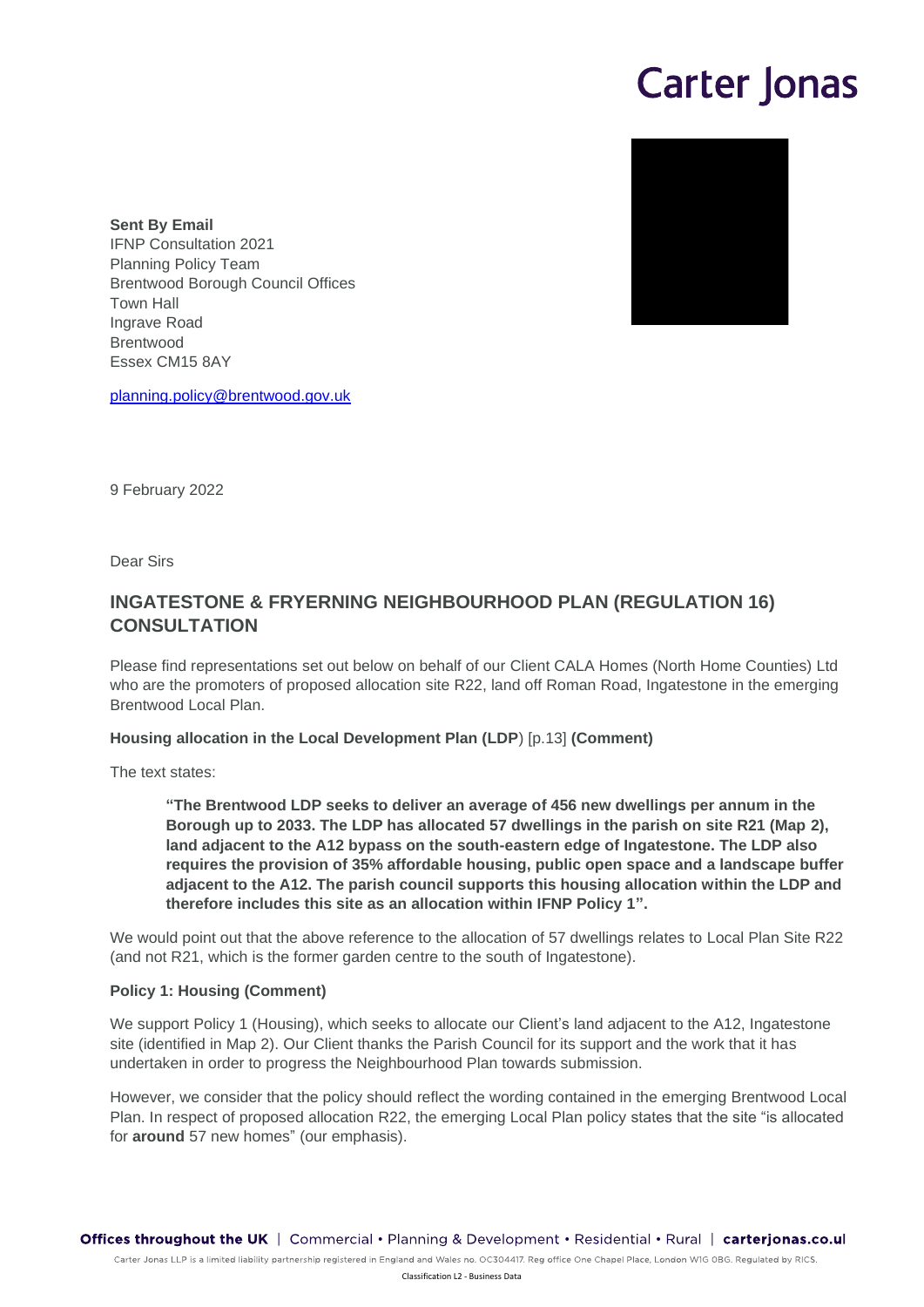The fourth bullet point of Criterion (a) of Policy 1 specifies that Site R22 should 'incorporate noise attenuation measures for dwellings on the west side of the site, adjacent to the A12, 'to meet BS8233:2014 standards'. We believe that this requirement to be overly prescriptive and, therefore, lacks flexibility to respond to changing standards over time. We suggest that it is revised 'to accord with the recognised British Standard'.

Criterion (b) of the policy specifies that in order to address the impacts of the development on the surrounding area, Site R22 should provide contributions to all necessary infrastructure to be secured and delivered including educational facilities, open space and community facilities. Our Client will willingly make proportionate contributions towards appropriate infrastructure where appropriate and justified. However, we think that it is important to recognise that all infrastructure contribution requests will need to demonstrate there is an unmet need that directly needs to be addressed as part of the development, in order to ensure compliance with the CIL regulations. Where no additional needs have been identified by service providers it would be inappropriate to seek such contributions.

The NPPF provides clear guidance in paragraph 57 as to the permitted scope of Planning Obligations. This is expanded upon in the Planning Practice Guidance<sup>1</sup>:

**"When can planning obligations be sought by the local planning authority?**

**Planning obligations assist in mitigating the impact of unacceptable development to make it acceptable in planning terms. Planning obligations may only constitute a reason for granting planning permission if they meet the tests that they are necessary to make the development acceptable in planning terms. They must be:**

- **necessary to make the development acceptable in planning terms;**
- **directly related to the development; and**
- **fairly and reasonably related in scale and kind to the development.**

**These tests are set out as statutory tests in regulation 122 (as amended by the 2011 and 2019 Regulations) and as policy tests in the National Planning Policy Framework. These tests apply whether or not there is a levy charging schedule for the area."**

Criterion (b) should be amended to reflect this.

Criterion (c) of the policy refers to the need to provide parking in accordance with the adopted Essex County Council Parking Standards, which were produced in 2009. We would point out that these standards are now very dated and no longer reflect best practice in relation to promoting modal shift. The policy needs to be flexible in order that parking solutions reflect the latest guidance and standards required by the Highway Authority. Consequently, Criterion (c) needs to be amended accordingly.

#### **Policy 2: Housing Design (Object)**

Criterion (A) of Policy 2 again refers to proposals needing to accord with the adopted Essex County Council Parking Standards, and therefore we again consider there is a need for flexibility to be worked into the Policy wording in order that parking solutions reflect the latest guidance and standards required by the Highway Authority

The next bullet refers to the need to comply also with the Borough Council's parking standards – Parking Standards: Design and Good Practice 2009, which was adopted as a Supplementary Planning Document

<sup>1</sup> Paragraph: 002 Reference ID: 23b-002-20190901, Revision date: 01 09 2019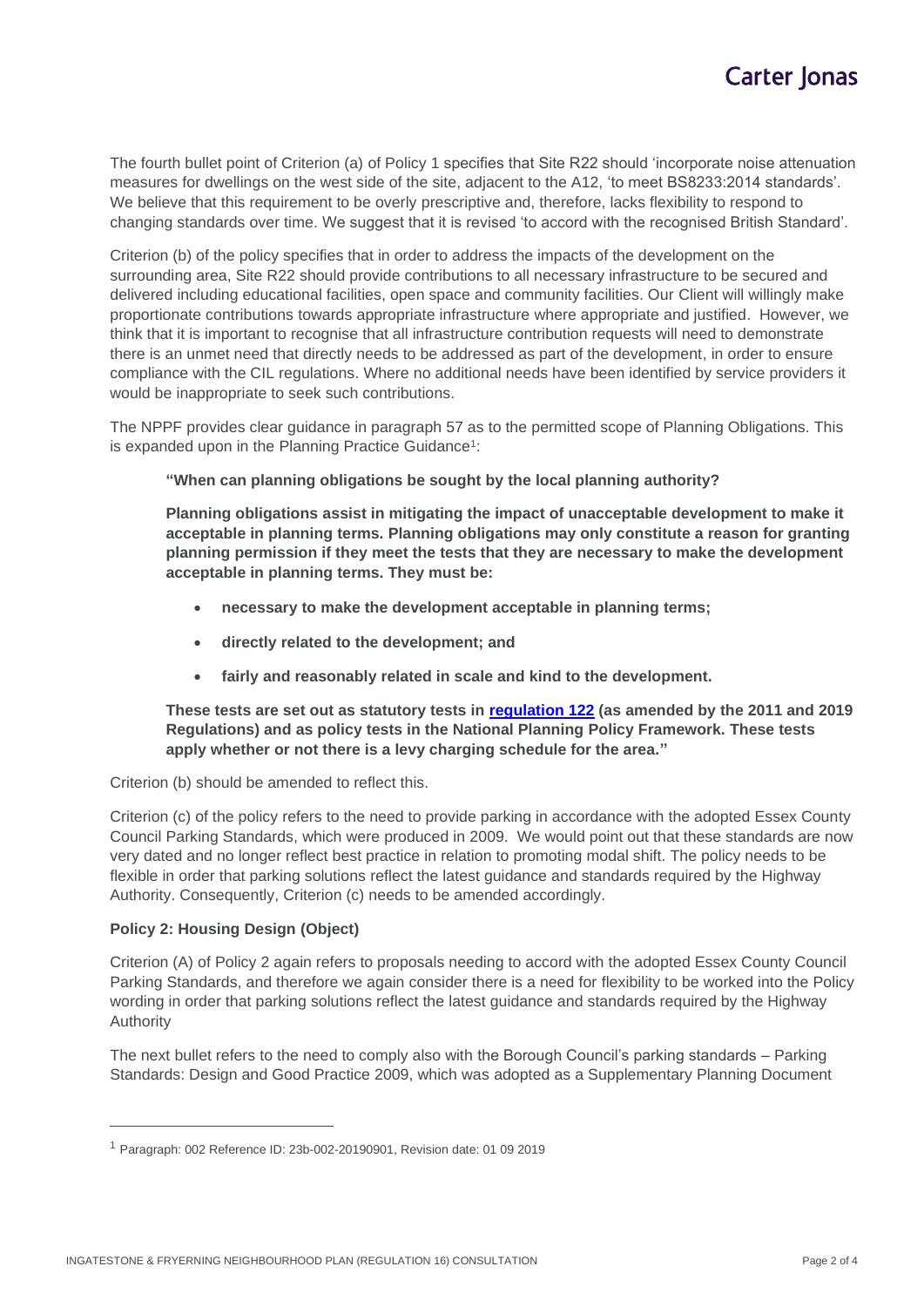(SPD) in 2011. These again are now very dated, and no longer reflect best practice in relation to promoting modal shift. The policy needs to be flexible in order that parking solutions reflect the latest guidance and standards required by the Highway Authority. Consequently, the policy wording needs to be amended accordingly.

In relation to criterion (B) of Policy 2, reference is made to Part M4(3) of the Building Regulations with regard to new developments of 20 or more dwellings being required to deliver a minimum of 5% of new homes to this standard. We believe that the intended application of this proposed policy requirement is currently unclear. As the first sentence of criterion (B) refers to older people's housing it could be assumed that the second sentence regarding Part M4(3) also relates only to older people's housing of 20 dwellings or more. If this is the intent, then the wording should be made more explicit to avoid any ambiguity regarding the application of the policy requirement.

However, should the intention be for the M4(3) requirement to apply to all residential developments of 20 or more dwellings, we consider that it is important to take full and proper account of how this requirement would differ from that in the emerging Local Plan (as set out in the Schedule of Potential Main Modifications: September 2021). Policy HP01 of the Local Plan, which has already been examined by the appointed Inspectors, can be summarised as follows:

#### **POLICY HP01: HOUSING MIX**

Criterion A states that all new development should deliver an inclusive, accessible environment throughout. Sub-section (b) goes on to specify that each dwelling to be constructed to meet requirement M4(2) accessible and adaptable dwellings, unless it is built in line with M4(3) wheelchair adaptable dwellings of the Building Regulations 2015, or subsequent government standard.

Sub-section B stipulates that **on developments of 60 or more (net) dwellings** the Council will require all of the above, and **a minimum of 5% of new affordable dwellings should be built to meet requirement M4(3) wheelchair accessible dwellings of the Building Regulations 2015**, or subsequent government standard.

Consequently, should the intention be for the Neighbourhood Plan requirement for the 5% M4(3) requirement to apply to all residential developments of 20 or more dwellings, this would significantly deviate from Policy HP01 of the emerging Brentwood Local Plan, which clearly states that the 5% M4(3) requirement only relates to developments of 60 or more dwellings.

Paragraph 34 of the National Planning Policy Framework (NPPF) stipulates that Plans should set out the contributions expected from development. This should include setting out the levels and types of affordable housing provision required, along with other infrastructure (such as that needed for education, health, transport, flood and water management, green and digital infrastructure). Such policies should not undermine the deliverability of the plan.

It is important to recognise that the imposition of different technical requirements can often have significant cost implications. We could not identify any justification in the draft Neighbourhood Plan, or its accompanying evidence base, for a policy requirement that seeks to deviate from the emerging Local Plan which is now very close to adoption. Furthermore, the threshold of 60+ dwellings in the emerging Local Plan will have been properly tested through viability work, and that has been scrutinised and found sound by the Inspectors appointed to examine the Local Plan.

Therefore, should it be intended for the 5% M4(3) requirement to apply to all residential developments, we believe that criterion B) needs to specify that this should apply to proposals where 60 or more dwellings are proposed in order to ensure that it mirrors and properly acknowledges the Borough Council's emerging Local Plan Policy and supporting evidence base.